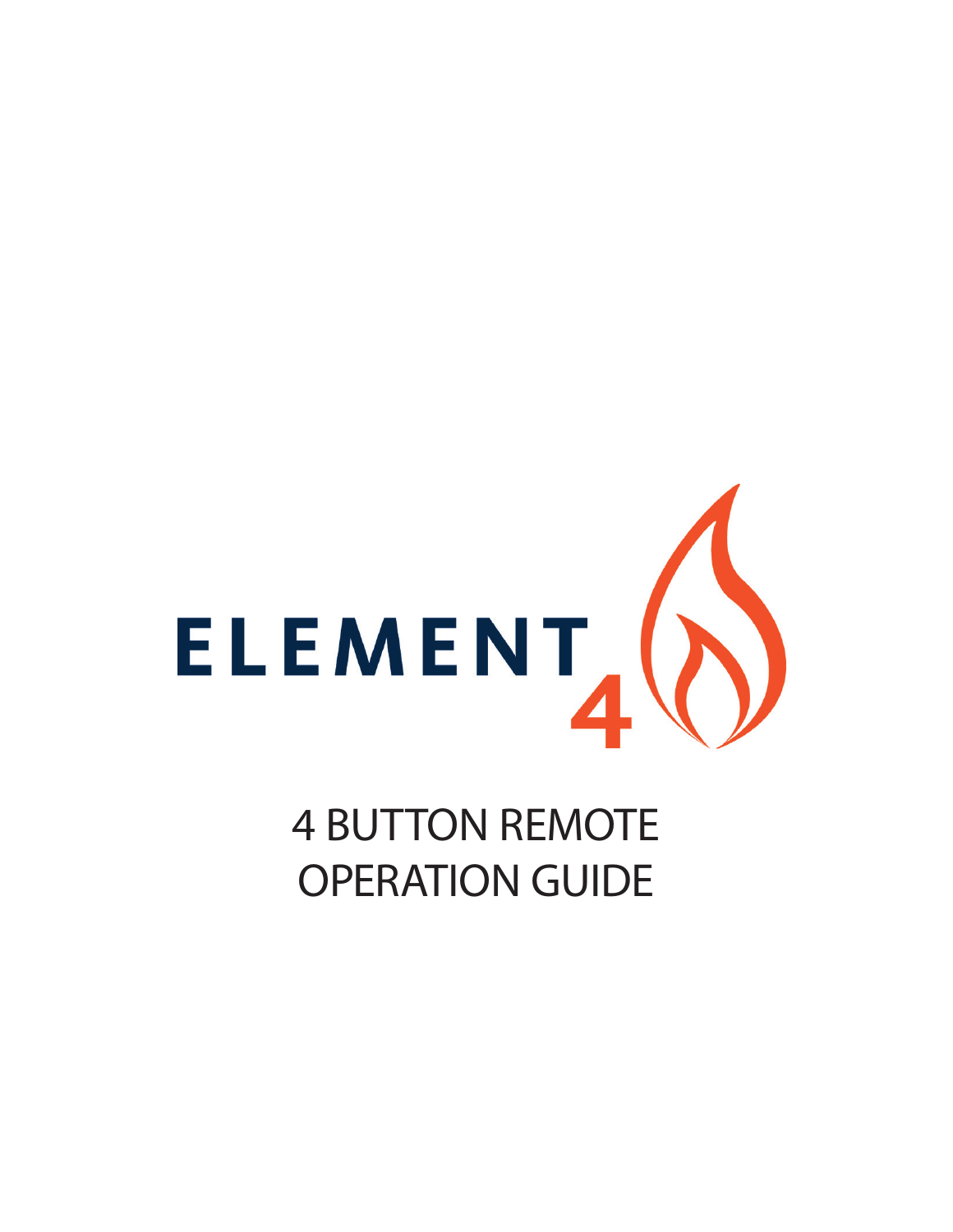## **OPERATING the FIREPLACE**

### **PAIRING THE REMOTE AND RECEIVER** (for first fire and when reset is needed)

From the factory, the remote control will communicate with the receiver; they are 'paired' and should need no further attention. If the receiver does not respond to commands from the remote they should be paired to each other. This is done as follows:

- 1. Press and hold the receiver reset button using a small, long tool until you hear the second of two beeps. After the second beep release the reset button.
- 2. Press and hold the  $\blacklozenge$  (down) button on the remote until you hear the second of two beeps. Release the  $\blacklozenge$  (down) button.



*(4 Button Remote)*

On the remote control, simultaneously press and hold the *ON/OFF* and **that** buttons. An acoustic signal indicates that the start sequence has begun. Release the buttons. The electronic system then checks that the main gas is flowing and ignites the main burner; this may take up to 20 seconds.

### **Changing the Mode of Operation.**

for 5 days.

Briefly pressing the *SET* button changes the mode of operation in the following order: **Man** -  $\text{#Temp - }$  **Temp** - **Timer** - back to **Man** 

### **Man - Manual Flame Height Adjustment.**

To increase the flame, the <sup>★</sup>button should be depressed. Pressing the ♦button on the handset will reduce the flame. The main flame may be lowered all the way down until it is off, leaving only the pilot ignited. This is called standby mode.

### **Fully Extinguishing the Appliance**

From any heat setting, press the *ON*/*OFF* button for a few seconds. This will cause the burner to fully extinguish. The system has a safety interlock which will not allow the ignition until the interlock rests. This may take a few minutes. The appliance should be shut off completely using the *ON*/*OFF* button on the handset and not left on pilot only, except for temporary use. This resets the system and all safety features.

### **Temp - Daytime Temperature mode.**

The appliance must be in standby mode, pilot ignited. The room temperature is measured and compared to the set temperature. The flame height is then automatically adjusted to reach the daytime set temperature.

#### **Element4 Gas Fireplaces** European**Home**.com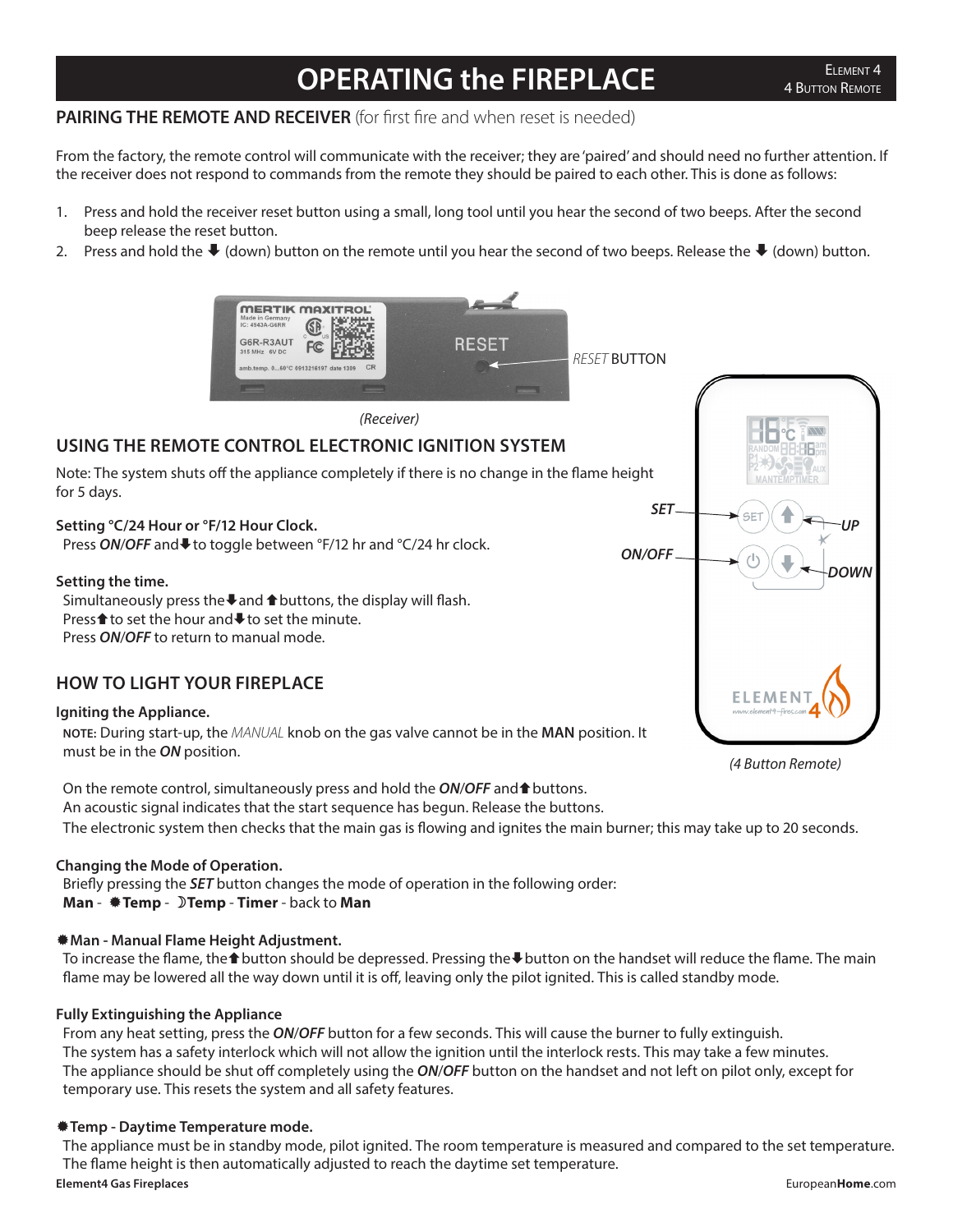# **OPERATING the FIREPLACE**

### **Temp - Nighttime setback Temperature mode.**

The appliance must be in standby mode, pilot ignited. The room temperature is measured and compared to the nighttime setback temperature. The flame height is then automatically adjusted to achieve the nighttime setback temperature.

### **Timer mode.**

The appliance must be in standby mode, pilot ignited. The Timer setting allows you to set 2 burner **Temp** times and 2 burner **Temp** times every 24 hrs.

For **Temp** to operate as a thermostat, TEMP must be set at 4°C or higher.

If the **Temp** setting is decreased to - -, the motor will turn the valve to the standby position in the moon times and await the next burner **#Temp** cycle.

### **Setting the Temperature.**

Select either the **Temp** MODE or the **Temp** MODE by briefly pressing the *SET* button. Hold the *SET* button until the TEMP display flashes. Set the desired temperature with $\bullet$  or  $\bullet$ . Press *OFF* to complete the program.

### **Setting the Timer.**

Select Timer mode by briefly pressing the *SET* button.

Press and hold the **SET** button until the P1 is displayed, and the time flashes. Set the hour by pressing **t** and set the minutes by pressing.

Briefly press *SET* button for the next burner cycle time.

Once all 4 times are set, press *OFF* to complete the programming.



*(Gas Valve)*

### **Automatic Turndown.**

1. In Manual/Temperature/Timer modes, the valve will turn to pilot flame if there is no change in flame height for a six hour period. In Temperature or Timer mode, if the ambient room temperature changes, the flame height will adjust automatically to maintain set temperature and the fire will continue to function normally. The valve will turn to pilot flame if the set temperature and the ambient room temperature remain the same over a six hour period.

2. The valve turns to pilot flame if the temperature in the receiver is higher than 140°F/60°C. The main burner comes back on only when the temperature is below 140°F/60°C.

### **Automatic Shut Off.**

1. With low battery power in the receiver, the system shuts off the fire completely. This does not happen if the power supply is interrupted.

2. The system shuts off the fire completely if there is no change in flame height for 5 days.

**Element4 Gas Fireplaces** European**Home**.com 3. The system shuts off the fire if the main burner does not completely ignite approximately 20 seconds after ignition or after pushing the  $\triangle$  button.